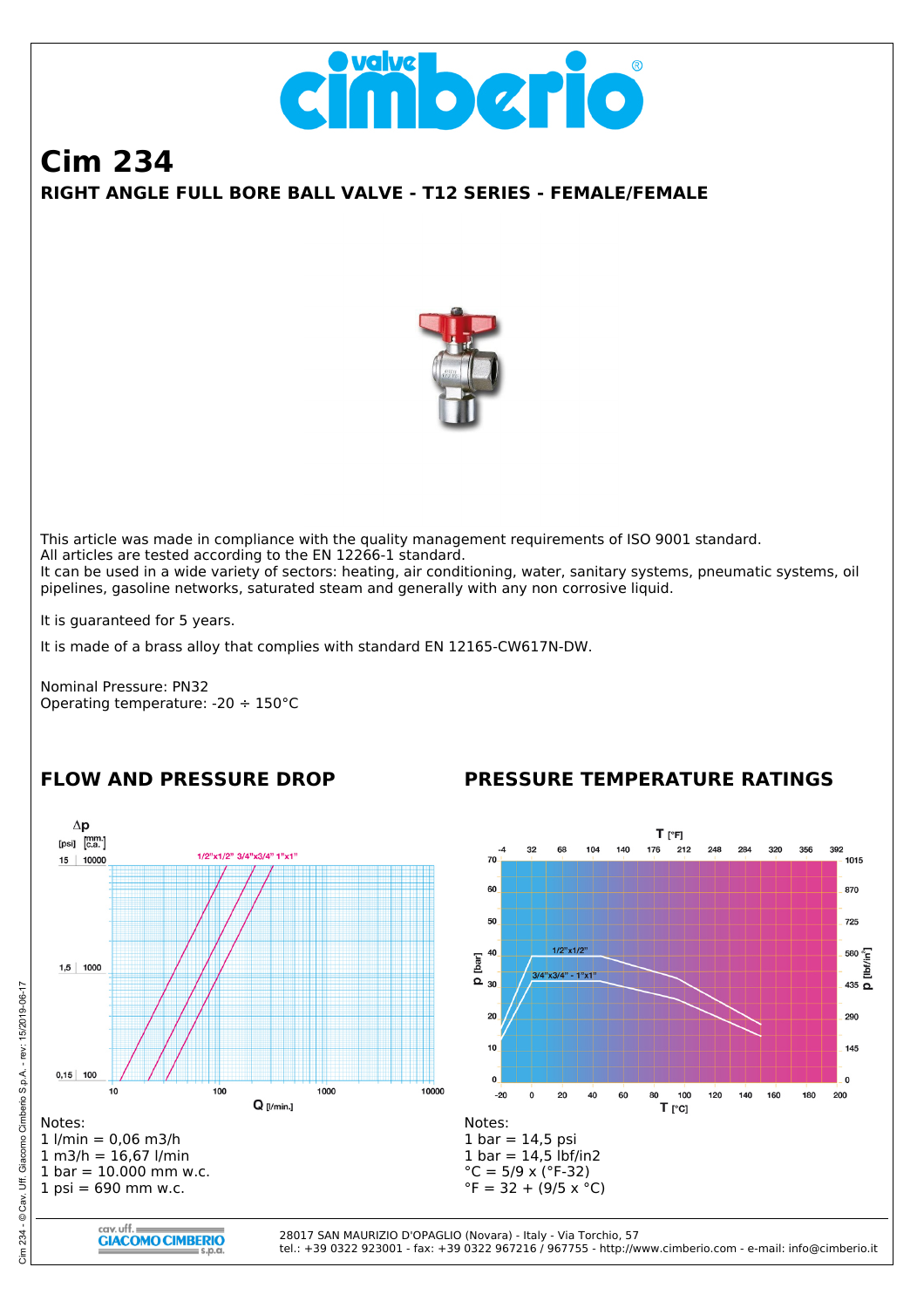#### **TECHNICAL DRAWING**



| DN              | 1/2"X1/2" | 3/4"x3/4" | 1"x1" |
|-----------------|-----------|-----------|-------|
| Ø mm            | 15        | 20        | 25    |
| Grms.           | 235       | 390       | 535   |
| $\mathsf{A}$    | 50        | 70        | 70    |
| B               | 52        | 56        | 60    |
| B <sub>1</sub>  | 35        | 45        | 51    |
|                 | 30,5      | 34        | 41    |
| D               | 17        | 18,5      | 21    |
| D <sub>1</sub>  | 16        | 20        | 21    |
| <b>CH</b>       | 25        | 31        | 40    |
| CH <sub>1</sub> | 20        | 27        | 38    |

Thread: ISO 7 - Rp

Upon request: ISO 7 - Rc ANSI B1.20.1 - NPT

### **TECHNICAL CHARACTERISTICS**

| <b>KV CM CS MT</b> |           |           |       |  |
|--------------------|-----------|-----------|-------|--|
| <b>DN</b>          | 1/2"x1/2" | 3/4"x3/4" | 1"x1" |  |
| Ø mm               |           | 20        | 25    |  |
| <b>KV</b>          |           |           |       |  |
| <b>CM</b>          |           |           |       |  |
| CS                 |           |           |       |  |
| МT                 |           | 45        |       |  |

 $KV = Capacity$  in m<sup>3</sup>/h at pressure drop of 1 bar.

CM = Operating torque in Nm.

CS = Starting torque in Nm.

MT = Stem breaking torque in Nm.

#### REACH Regulation

According to article 33 of REACH Regulation, we inform you that the components made of bronze and brass alloys that are parts of the articles we supply, contain the lead (as alloy component) in a higher quantity of the limit of 0,1% in weight. Lead has been inserted in the list of SVHC substances nominated for the authorisation process, in the updating published by the European Chemical Agency ECHA on 27th June 2018. Lead has been introduced with the following information:

- Substance: Lead
- CAS: 7439-92-1
- EC: 231-100-4
- List: SVHC

28017 SAN MAURIZIO D'OPAGLIO (Novara) - Italy - Via Torchio, 57 tel.: +39 0322 923001 - fax: +39 0322 967216 / 967755 - http://www.cimberio.com - e-mail: info@cimberio.it